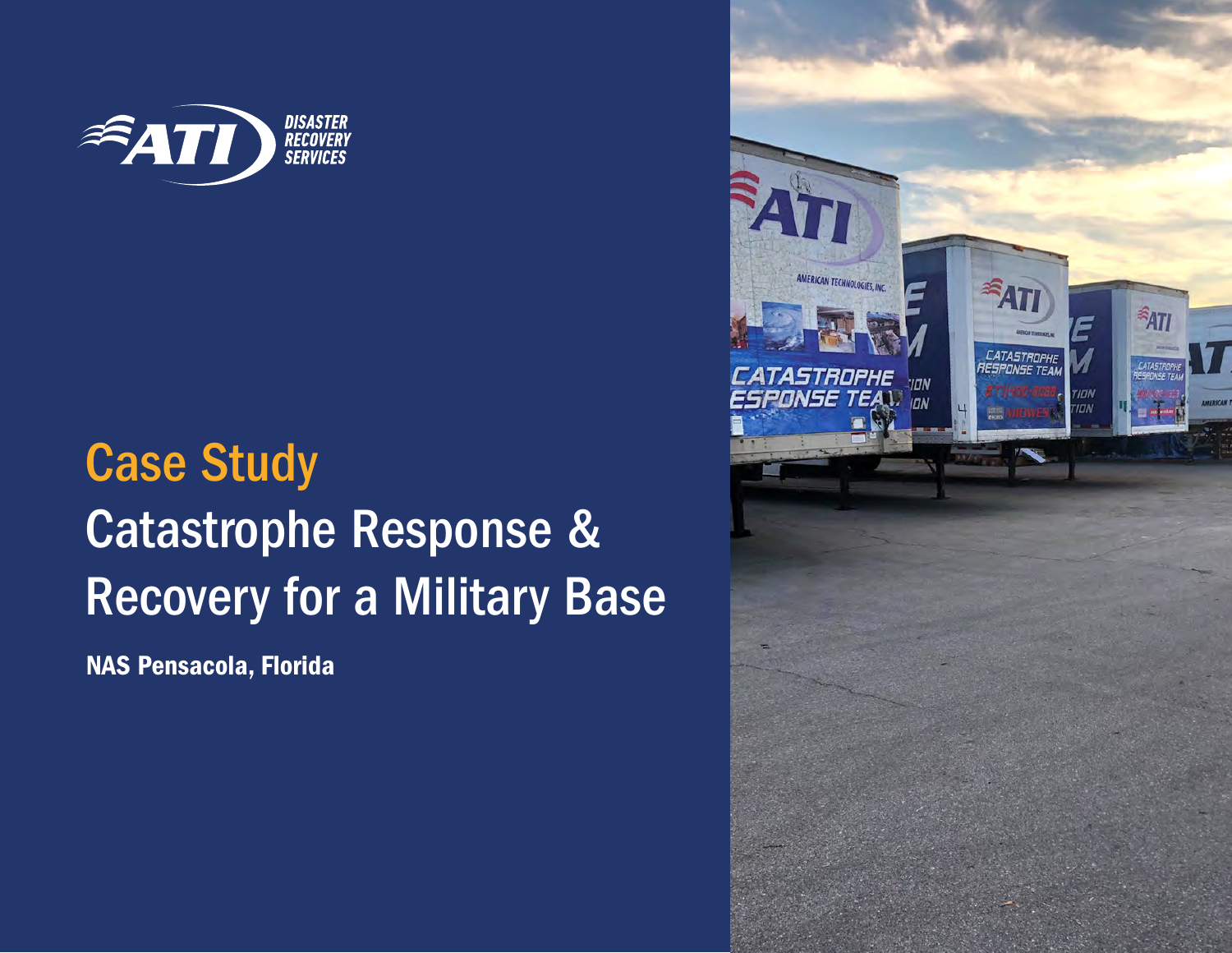## NAS Pensacola, Florida

## Catastrophe Response & Recovery

Days after Hurricane Sally devastated buildings, spread debris and dumped torrential rain on a Naval Air Station in Pensacola, Florida, ATI Restoration assessed the damage and sprang into action.

The historic 8,400-acre station, which employs 16,000 troops and 7,400 civilian Navy personnel, houses the iconic Blue Angels flight demonstration team. The storm left it largely without power. Cellphone and internet communications in the area were sporadic.

Winds in excess of 100 miles per hour blew the roofs off aircraft hangars and on-base homes, and more than two feet of rain drenched interiors. Of the Naval Air Station's 500 buildings, 433 were affected by the storm and ATI assessed about 150.

ATI repaired roofs on more than 60 structures, using synthetic underlayment, spray polyurethane foam or peel-and-stick membrane. ATI extracted water, conducted mold remediation, demolished interiors and performed contents services for more than 100 buildings.

Highly trained workers stabilized the hospital and other medical facilities, day care centers, youth centers, hotels, retail operations, restaurants, barracks, a post office and other buildings, some more than 100 years old. ATI often had to work around people or ongoing operations, some in highly secured buildings.









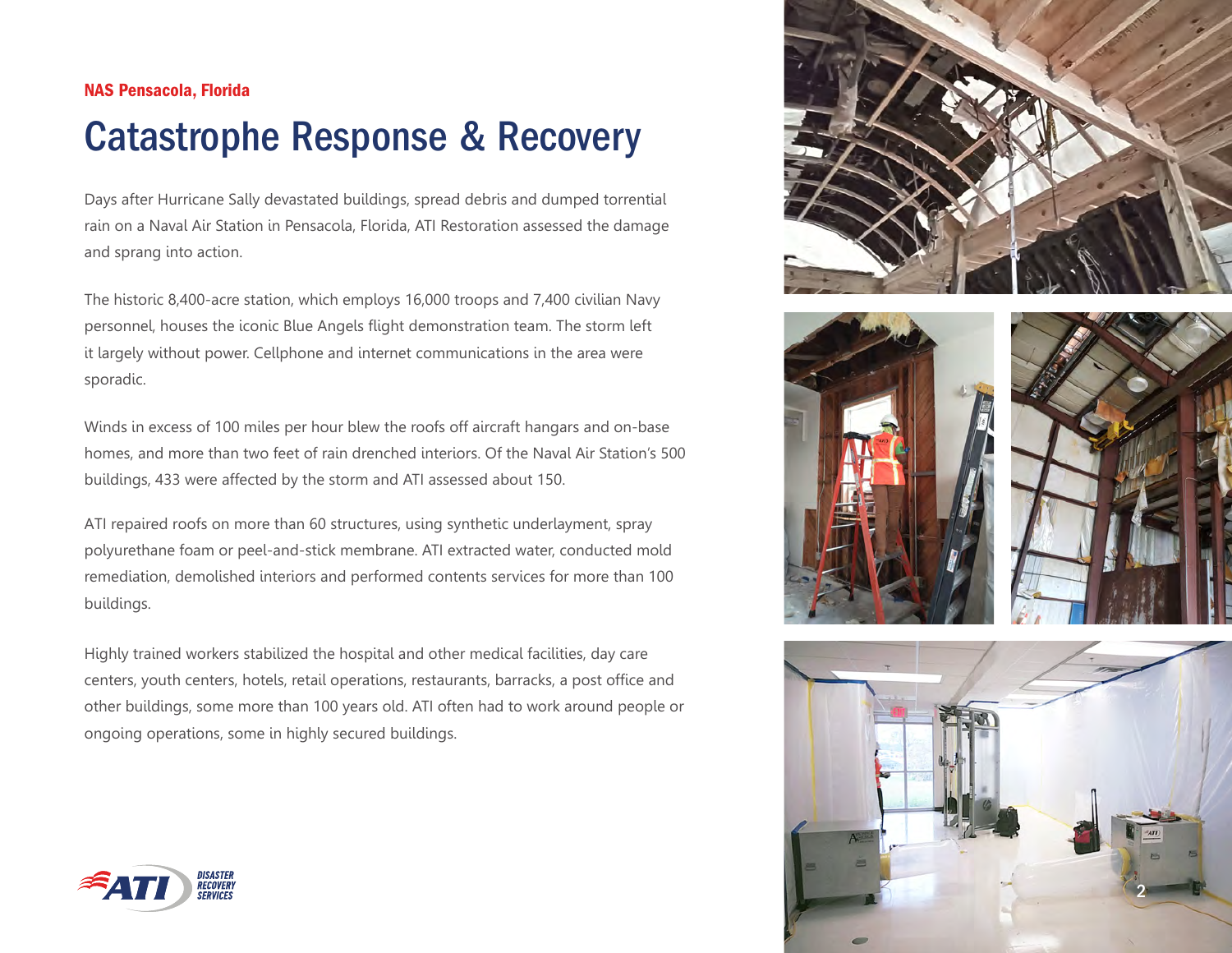An offsite staging area was established, and COVID-19 protocols were implemented, including mandatory facemasks and social distancing. Workers' temperatures were checked, and personal protection equipment was distributed as needed. To increase efficiency and productivity, ATI provided a food truck, eating area and bathroom facilities so team members would not have to leave and re-enter the station's checkpoint throughout the day.

ATI averaged 130 workers on the site. Six catastrophe trailers housing all the necessary equipment were required at the height of the project. Though the work paused for subsequent weather events, it was completed in two and a half months.